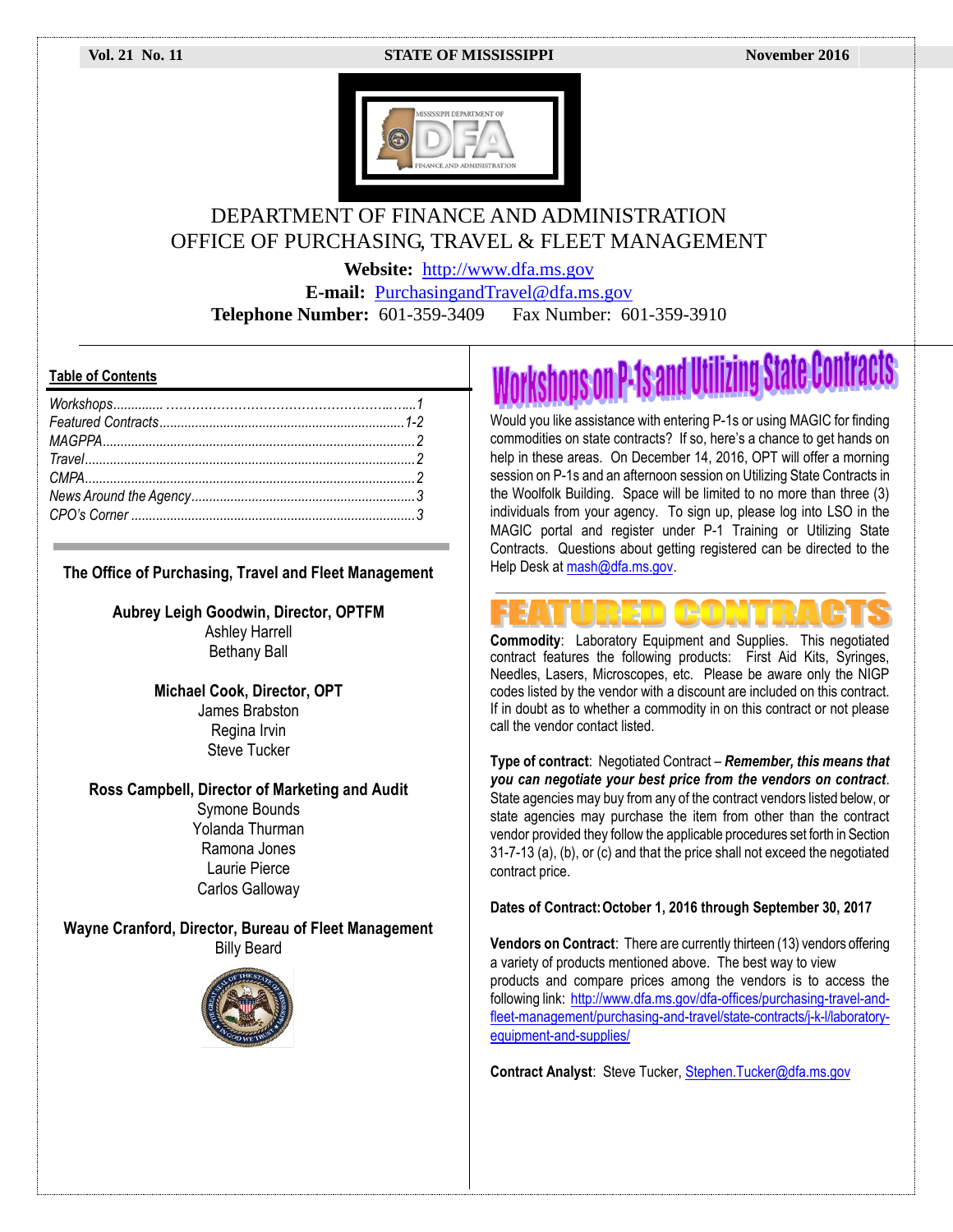The Bureau of Fleet Management has awarded contracts to the following vendors for Automotive Parts & Equipment:

| <b>Auto Plus Auto Parts</b> | 8200028780 |
|-----------------------------|------------|
| AutoZone                    | 8200028716 |
| <b>Bumper to Bumper</b>     | 8200028759 |
| <b>CARQUEST</b>             | 8200028718 |
| <b>NAPA</b>                 | 8200028726 |
| <b>O'Reilly Auto Parts</b>  | 8200028753 |
| <b>ROK Brothers</b>         | 8200028754 |
| <b>Union Auto Parts</b>     | 8200028757 |

BFM currently has a negotiated bid open for Alternative Fuels Conversion Kits. This contract provides for conversion kits, tanks and installation for alternative fuels such as compressed natural gas and propane. Proposals are due by November 15, 2016.

The Bureau of Fleet Management wishes everyone a Happy Thanksgiving.

#### **Cooperative Contracts**

The Office of Purchasing and Travel has established contracts with numerous vendors through cooperative agreements. All of these contracts will have a start date of November 1, 2016.

One contract for **flooring** was adopted through NJPA, with the vendor Bentley Mills. Three contracts for **breast pumps** were adopted through NASPO Valuepoint, with the vendors Ameda, Hygeia and Medela. One contract was adopted for the purchase of **uniforms**, through U.S. Communities, with the vendor ServiceWear Apparel. Two contracts for **drug testing kits** were adopted through MMCAP, with the vendors American Bio Medica and Premier Biotech.

These cooperative contracts can be viewed on our website at the following link: [http://www.dfa.ms.gov/dfa-offices/purchasing-travel-and](http://www.dfa.ms.gov/dfa-offices/purchasing-travel-and-fleet-management/purchasing-and-travel/cooperative-contracts/)[fleet-management/purchasing-and-travel/cooperative-contracts/](http://www.dfa.ms.gov/dfa-offices/purchasing-travel-and-fleet-management/purchasing-and-travel/cooperative-contracts/)

# **RDD.**

The next quarterly meeting will be held on Wednesday, November 16, 2016 beginning at 9:00 am. The location is Pope Banquet Dining Hall on the campus of Mississippi University for Women. Registration is now open.

MAGPPA recently finished a very successful 2016 Conference and Vendor Show. This year's conference was in Natchez, MS. We had 299 registered delegates and 88 vendors for the vendor show. Next year we will be in Biloxi, MS. Start making your plans now-you will not want to miss this conference.

### **Meal Reimbursement Rates**

A list of the maximum state reimbursement rates for high cost areas has been pre-calculated for your convenience and is currently available on the OPTFM Travel Information website at the following url: [http://www.dfa.ms.gov/media/4571/2017-converted-rates.pdf.](http://www.dfa.ms.gov/media/4571/2017-converted-rates.pdf)

If you cannot find the city you are looking for, locate the county and use the amount listed. *If neither the city nor county is listed, the maximum state reimbursement rate is \$41/day.* 

The high cost areas for Mississippi this year are: Oxford (Lafayette County) - \$51/day Southaven (Desoto County) - \$46/day Starkville (Oktibbeha County) - \$46/day All other areas: \$41/day.

#### **Hotel/Motel Services Contract**

The Hotel/Motel Services contract effective October 1, 2016 – through September 30, 2017, is now on our website at: [http://www.dfa.ms.gov/dfa-offices/purchasing-travel-and-fleet](http://www.dfa.ms.gov/dfa-offices/purchasing-travel-and-fleet-management/purchasing-and-travel/state-contracts/g-h-i/hotel-motel-services/)[management/purchasing-and-travel/state-contracts/g-h-i/hotel-motel](http://www.dfa.ms.gov/dfa-offices/purchasing-travel-and-fleet-management/purchasing-and-travel/state-contracts/g-h-i/hotel-motel-services/)[services/](http://www.dfa.ms.gov/dfa-offices/purchasing-travel-and-fleet-management/purchasing-and-travel/state-contracts/g-h-i/hotel-motel-services/)

**Symone Bounds** is the backup for Travel. Laurie was out of the office for an extended period of time and Symone stepped in and handled both her normal duties and travel duties so well. Let's give Symone a high five for her dedication and perseverance in managing travel for the State of MS.

#### **2016-2017 Class Schedule**

| <b>Dates</b>        | Location                       |
|---------------------|--------------------------------|
| November 29-Dec. 1  | <b>Woolfolk Annex Building</b> |
| January 10-12, 2017 | <b>Woolfolk Annex Building</b> |
| March 28-30, 2017   | <b>Woolfolk Annex Building</b> |